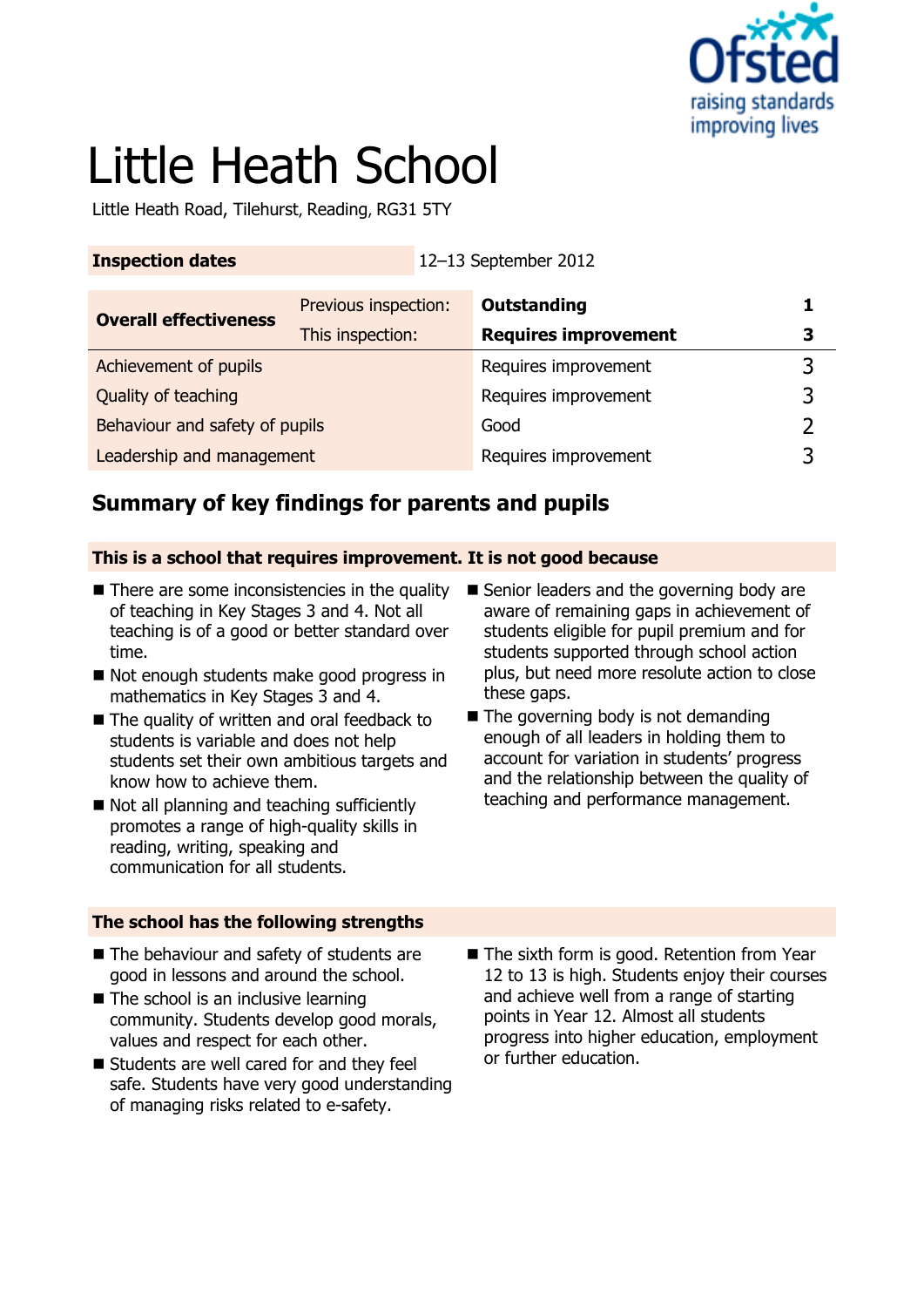#### **Information about this inspection**

- Inspectors observed 33 lessons, of which six were joint observations with senior and middle leaders. In addition, inspectors made a number of short visits to lessons.
- Meetings were held with senior and middle leaders, the Chair and Vice Chair of the Governing Body, groups of students, a group of parents and a representative from the local authority.
- Inspectors took account of four responses to the on-line questionnaire (Parent View) in planning the inspection, and an additional 83 responses received during the inspection. The lead inspector also received several letters from parents.
- The inspection team observed the school's work, scrutinised the school's current data about students' achievement, examined records relating to behaviour and attendance, and looked at documents used by leaders in monitoring and evaluating the school's work.

## **Inspection team**

| Joanna Beckford-Hall, Lead inspector | Her Majesty's Inspector     |
|--------------------------------------|-----------------------------|
| Meena Wood                           | Her Majesty's Inspector     |
| <b>Peter Gale</b>                    | Her Majesty's Inspector     |
| <b>Margaret Faull</b>                | <b>Additional inspector</b> |
| Jenny Usher                          | <b>Additional inspector</b> |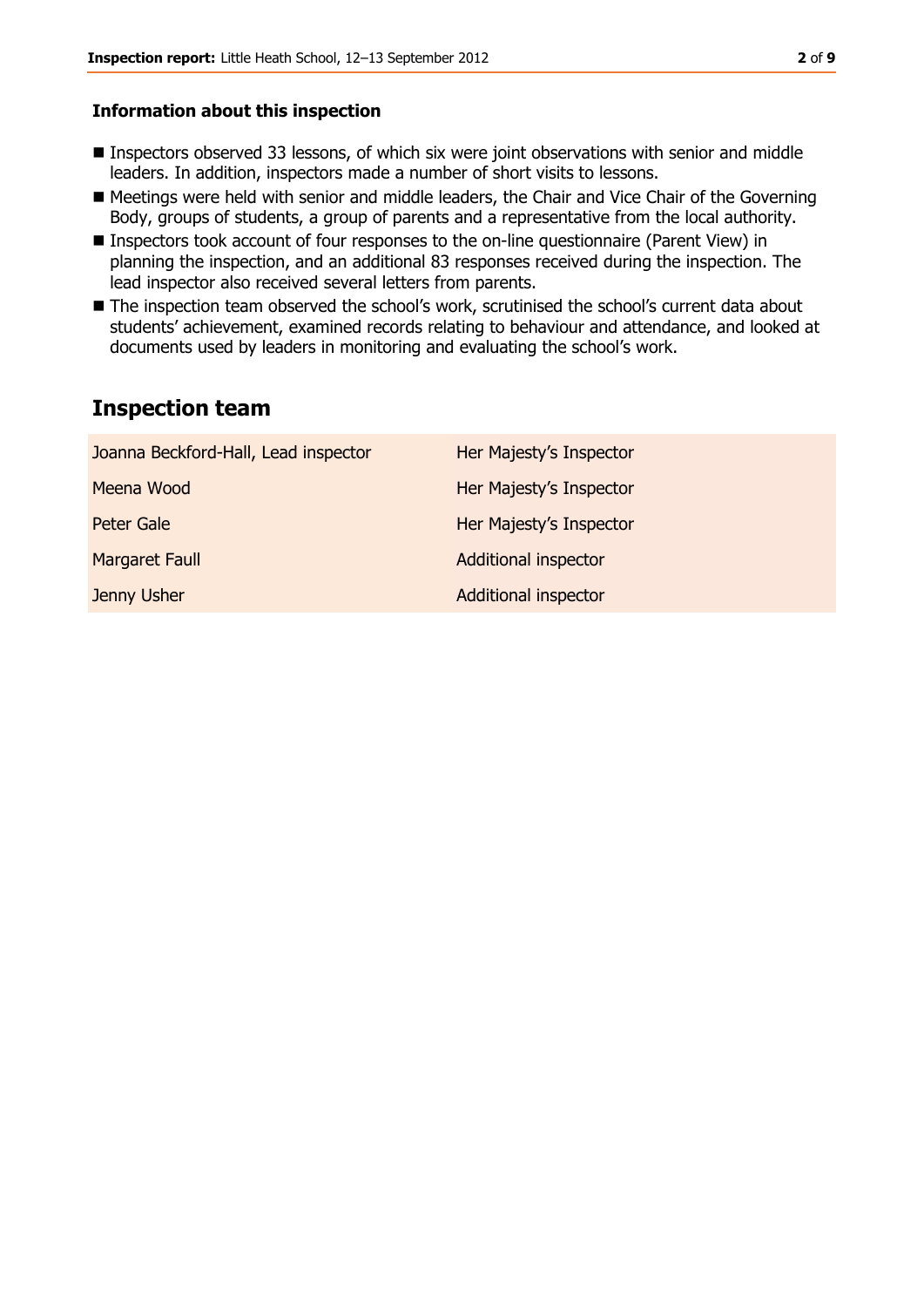# **Full report**

# **Information about this school**

- Little Heath School is a larger than average sized secondary school with a sixth form.
- The proportion of students known to be eligible for pupil premium is below that found nationally, as is the proportion of students who speak English as an additional language.
- **EXTERG** Less than a quarter of students are from minority ethnic groups.
- The proportion of disabled students and those with special educational needs is below that found nationally. The proportion of students supported through school action and school action plus and with a statement of special educational needs is below average.
- A small number of students in Year 10 and Year 11 attend vocational courses at Reading College.
- The school is currently below the government's floor standard, which is the minimum expected for students' attainment and progress.

### **What does the school need to do to improve further?**

- $\blacksquare$  Improve consistency in the quality of teaching by:
	- enabling all teachers to use assessment information to plan learning that meets the needs of all students and stretches the more able students
	- using robust scrutiny of lesson observation findings to extend and evaluate the professional development programme, so that teaching staff, all leaders and the governing body better analyse the progress of students in lessons and over time.
- Raise significantly the percentage of students making expected, and better than expected, progress in mathematics at Key Stages 3 and 4.
- **E** Close the remaining gaps in achievement of students eligible for pupil premium, students who are supported through school action plus and between boys and girls in mathematics.
- Improve reading, writing, speaking and communication skills across the curriculum through a more comprehensive and shared approach to the teaching of literacy.
- Develop further the capacity of the governing body to hold leaders to account for students' achievement and to evaluate the impact of the monitoring of teaching and performance management. An external review of governance should be undertaken in order to assess how this aspect of leadership and governance may be improved.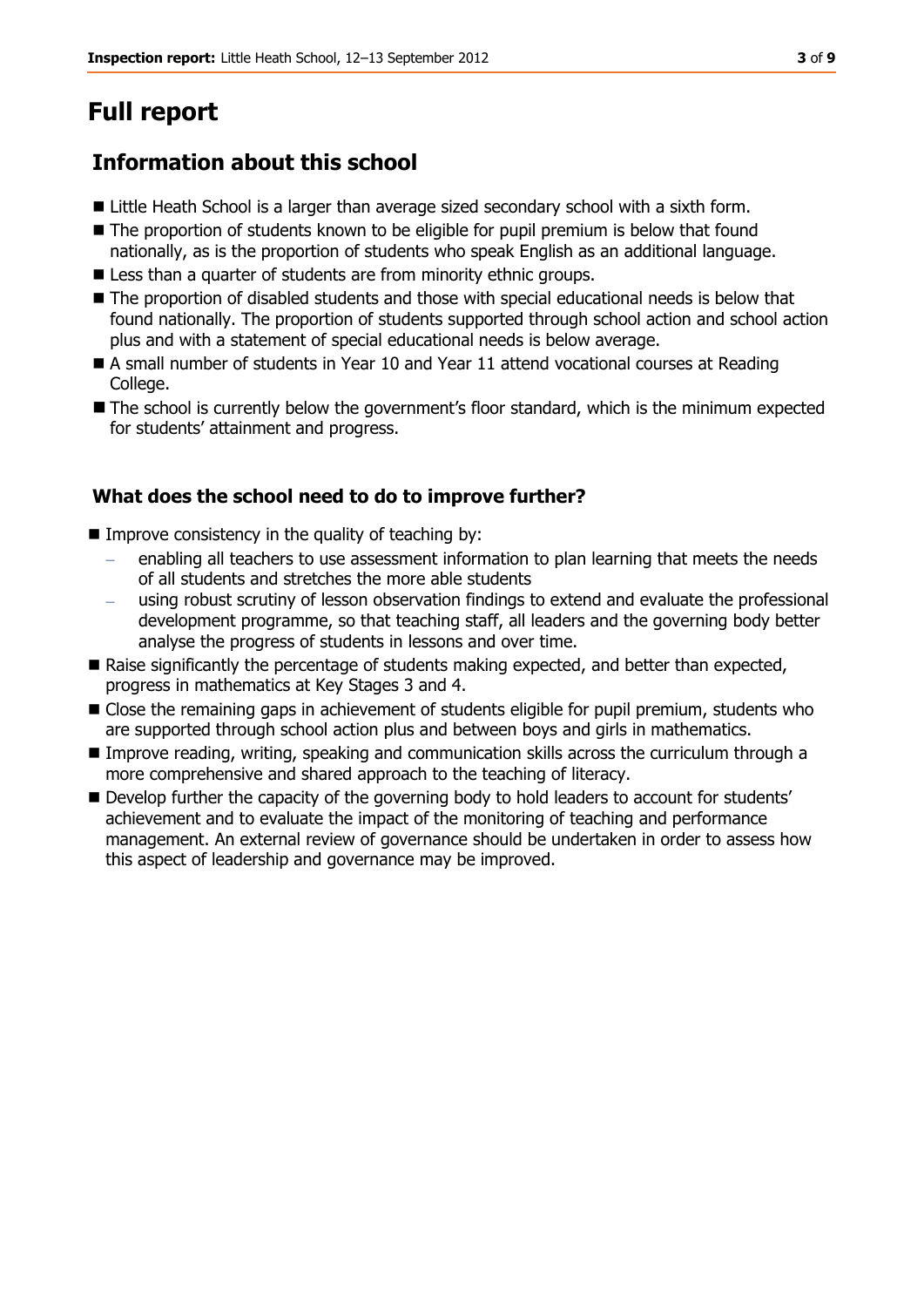## **Inspection judgements**

#### **The achievement of pupils** requires improvement

- The percentage of students achieving five A\* to C passes at GCSE including English and mathematics was significantly above that found nationally in 2009 and 2010, but declined in 2011 and 2012. Students' achievement in English remains higher than in mathematics. Achievement in mathematics requires improvement because the percentage of students making or exceeding expected progress in mathematics is below that found nationally, with a sharp decline in 2011.
- The school took swift action last year with a determined recovery plan for the mathematics department, monitored by leaders and the governing body. A 4% rise to 64% of students securing A\* to C grades in GCSE mathematics in 2012 shows positive impact; 64% still remains below that found nationally. Progress of Year 10 and Year 11 students in mathematics is improving. Underachievement in mathematics in some Key Stage 3 classes remains.
- $\blacksquare$  The percentages of students reaching  $A^*$  and A grades and  $A^*$  to C grades in GCSE courses show a fluctuating pattern over three years. Some subjects are significantly above national averages while other subjects have fallen to significantly below. For example, the high percentage of students attaining A\* to C grades in GCSE art and design, drama, history, French and English literature and English language in 2011 reflect the good teaching in these subjects observed by inspectors. By contrast, the low percentage of students gaining A\* to C grades in mathematics and physics in 2011, and eight subjects falling below average for A\* and A grades, mean that not all students are making the progress of which they are capable, given their starting points. Students join the school in Year 7 with standards above those found nationally.
- The 2011 and 2012 GCSE results showed that students supported by school action plus did not achieve as well as their peers. Interventions in Key Stage 3 are starting to improve progress in mathematics and English for students supported by school action plus. Very few students eligible for free school meals attain five A\* to C passes including English and mathematics.
- The school's current progress data for students eligible for pupil premium, disabled students and those who have special educational needs in Key Stages 3 and 4 indicate that students are beginning to make better progress.
- The sixth form is good. Achievement is good and shows much success in higher grades at AS level. There is an improving picture at A level but some lessons do not develop the higher order, subject-specific knowledge of more able students. The quality of teaching is better than that in Key Stages 3 and 4. The curriculum enables students to achieve qualifications that support progression to higher education, employment or further training. Retention from Year 12 into Year 13 is high. Guidance that students receive in transferring from Year 11 into Year 12 is not sufficiently detailed in helping all students quickly develop the necessary study skills to adjust from GCSE level to the skills needed at AS level.
- The small percentage of students studying courses such as construction and health and beauty at college achieve well. The curriculum supports their academic needs and career aspirations. Their progress at college is monitored closely by leaders; students are well supported and attend regularly.

#### **The quality of teaching requires improvement**

- The quality of teaching requires improvement because there is too much inconsistency in Key Stages 3 and 4. Teaching is not of a good or outstanding quality over time.
- Students receive some outstanding and good teaching that captures their interest, challenges their thinking and promotes good progress. Students' learning from Year 7 to Year 11 is affected by the range in the quality of teaching which on occasion includes teaching that is inadequate and requires improvement.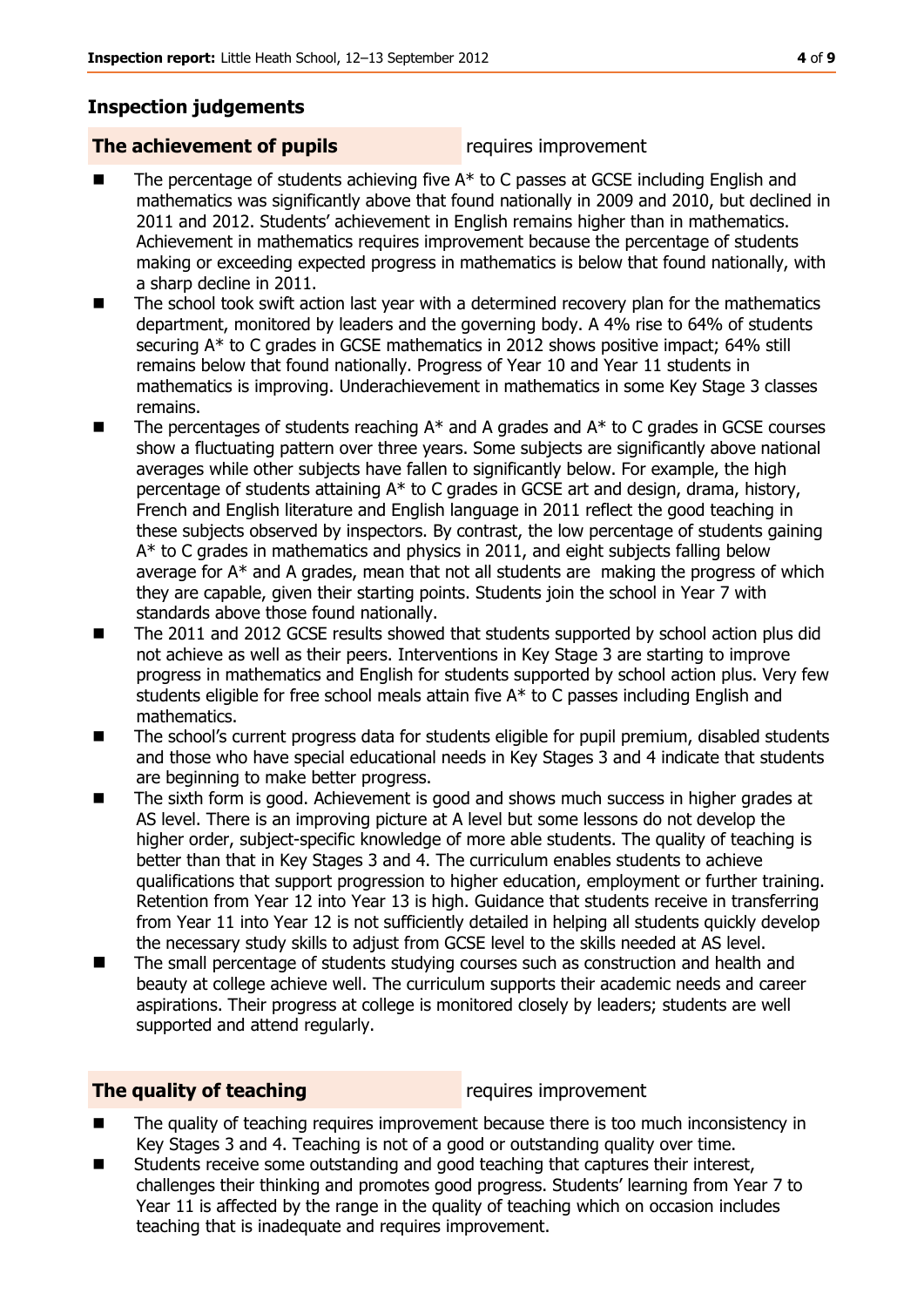- In good and outstanding lessons, teachers match the pace of learning to the needs of all students very well. Probing questioning, quick switching from independent to whole-class work and good use of peer feedback and self-assessment require students to sustain their attention in lessons. In an outstanding art lesson, the teaching combined good feedback to students linked to their targets, praise was used well to raise ambition and students were actively engaged in reflecting about their progress and quality of sketching.
- Challenge for more able students is lacking in some lessons because of missed opportunities to deepen knowledge through evaluative skills and setting harder work.
- Some teaching does not capitalise upon students' good attitudes to learning, limiting students' progress. This is because:
	- lesson planning is not based on detailed analysis of assessment data  $\equiv$
	- $\equiv$ teaching uses the same work for all students with insufficient difference in questions, time to complete work, content, resources and homework tasks
	- teachers miss opportunities to check students' progress in lessons and give feedback that consolidates and moves learning forward
	- teachers talk for too long, inhibiting work in pairs or small groups to debate ideas.
- Setting and marking of homework are irregular. Good quality marking, such as in history, is not typical in all departments. Students occasionally receive clear targets for improvement and step-by-step feedback on how to improve subject knowledge, apply skills and improve their writing. A small minority of parents rightly remain concerned about the irregularity of homework.
- The impact of leaders work in developing a whole-school approach to teaching high quality reading, writing, speaking and communication skills is emerging. It is not yet fully embedded across the curriculum. In subjects such as physical education, art and drama students develop good oracy skills because they use specialist language in peer review and self-assessment.
- Joint lesson planning by teaching assistants and teachers is not routine across the school. In a few lessons where inspectors saw effective planning, teaching assistants quickly adjusted their work and met the needs of students because they knew how to increase students' confidence and support good progress. Leaders are reviewing the structure for, and deployment of, teaching assistants and their training needs.

### **The behaviour and safety of pupils** are good

- The overwhelming majority of students behave well in lessons and around the school. Lowlevel disruption in lessons is uncommon. In rare instances of disquiet, teaching is not sustaining students' interest in learning, students become inattentive and progress falters.
- Students confirm that behaviour is typically good and is continually improving because the relationship between good conduct, respect and positive attitudes to learning is reiterated by staff and upheld by most students. Most parents judge that behaviour is good at the school.
- Students feel safe and well cared for. They are confident in raising any worries they have with tutors and leaders. Almost all students attend regularly and persistent absence is low. Systematic and well-coordinated pastoral support provides comprehensive guidance for students who are vulnerable and those with behavioural, social and emotional needs.
- Most students enjoy the inclusive and friendly community at the school. The respectful school ethos militates against discrimination through racist or homophobic language. On rare occasions, if issues arise, leaders take immediate action. Disabled students and those who have special educational needs, and students from different ethnic groups, socialise and study well together. Very few students receive fixed period exclusions because good mediation and resolution of friendship issues quickly calm minor incidents.
- Students possess excellent understanding of the damaging impact of cyber bullying. They are well attuned to contemporary issues they face in using social networking sites and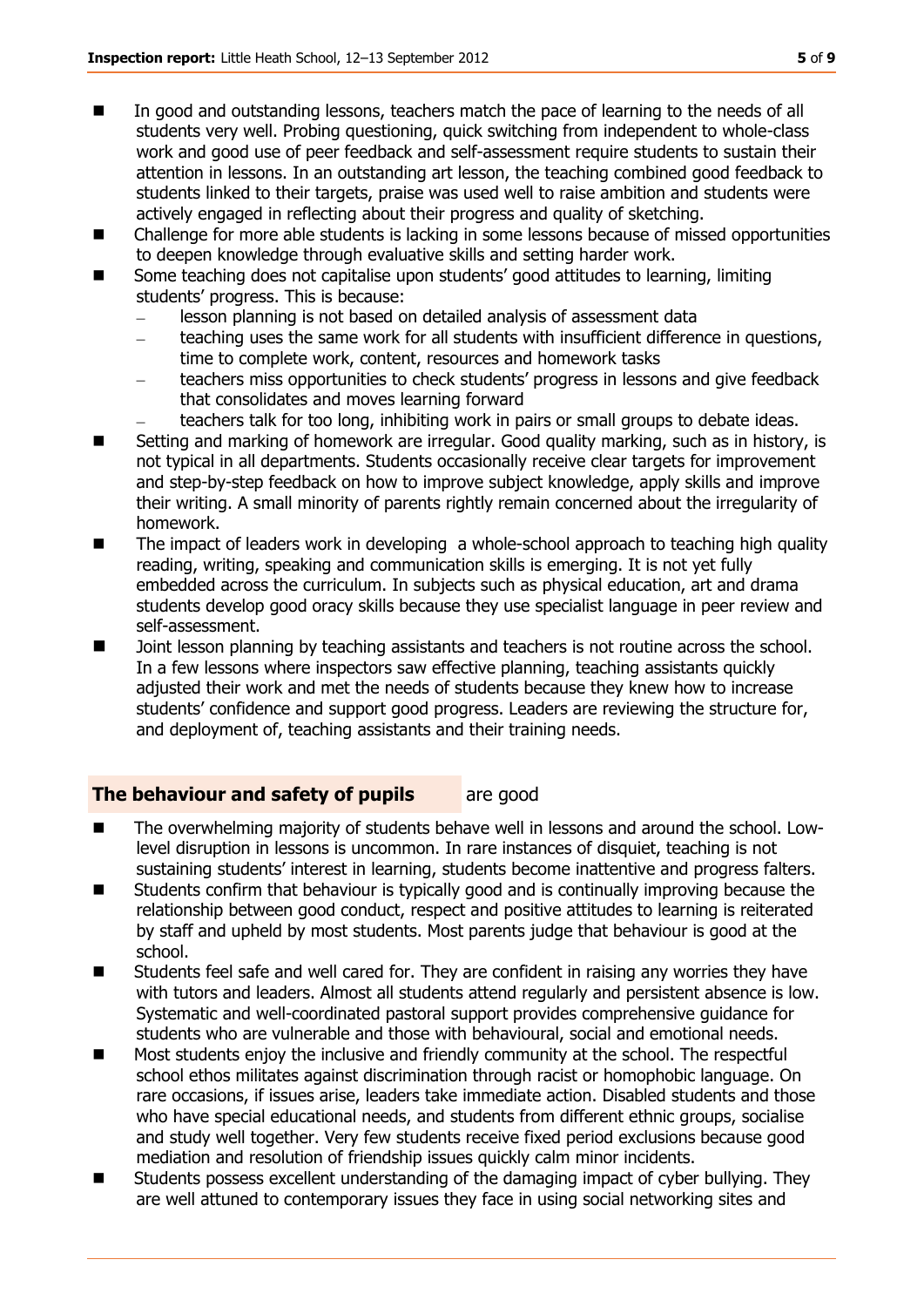understand how to stay safe using the internet. Students receive excellent guidance about how to report issues of e-safety. Leaders evaluate and report on the quality of e-safety to the governing body.

■ The positive ethos is conducive to good quality spiritual, moral, social and cultural understanding. Extra-curricular activities, including international expeditions, fundraising days and sporting opportunities, unite students in working together.

#### **The leadership and management** requires improvement

- Leaders have sustained good quality care for students who are vulnerable and who need specialist medical or psychological support. The school has good partnerships with external agencies, benefiting students in challenging circumstances.
- Systems for quality assuring teaching, professional development for teachers and systems for tracking students' progress are improving. Leaders focus on improving the quality of teaching through regular formal lesson observations with constructive feedback to staff. Since the last inspection, the reduction in inadequate and satisfactory teaching is testimony to this but some variability in the overall quality of teaching remains. Judgements from leaders' internal joint lesson observations are at times overly generous. Criteria used for observing teaching place too much emphasis upon teaching styles and conduct rather than analysing students' learning and achievement.
- Senior leaders' identification of strengths and weaknesses in teaching broadly match those identified by inspectors. Even so, standardising of lesson observations, unannounced scrutiny of work and understanding what constitutes outstanding learning is not shared widely across the school.
- Senior leaders encourage middle leaders to take ownership of leading change. This works well in English and drama. However, not all department self-evaluations give sufficient emphasis to the impact of teaching on students' learning and achievement.
- Curriculum provision at Key Stages 4 and 5 meets students' interests but the planning of the mathematics curriculum requires improvement. Leaders' plans for a new Key Stage 3 curriculum are clear in setting out how to address differing literacy levels in Years 7 and 8 and support better transition from Year 6 to Year 7.
- **Leadership of the sixth form is good and is sustaining students' positive experience in Years** 12 and 13. Leaders are continuing to reduce difference in students' progress in subjects at AS level and A level.
- The governing body supports the headteacher in challenging weaker practice. Senior leaders make difficult decisions to promote higher expectations of staff for performance management and progression. The governing body has improved some aspects of its work since the last inspection. Restructuring of the governing body is better defining responsibilities of each committee. Linking of governors to departments and use of joint lesson observations with leaders are developing skills in observing teaching. Despite these developments the governing body is not secure in detailed scrutiny of assessment data. The governing body has not kept pace with inspection criteria used in judging requirements for good and outstanding education.
- Self-evaluation is generous overall but includes examples of insightful analysis of what needs improving, how and why. There are clear links between departments' plans for action and those of the school as a whole. However, in some departments, timescales and success criteria for improvement are not tight enough to close the remaining gaps in the achievement of some groups.
- The local authority supports the school through regular visits from the school improvement partner.
- All statutory safeguarding requirements are met.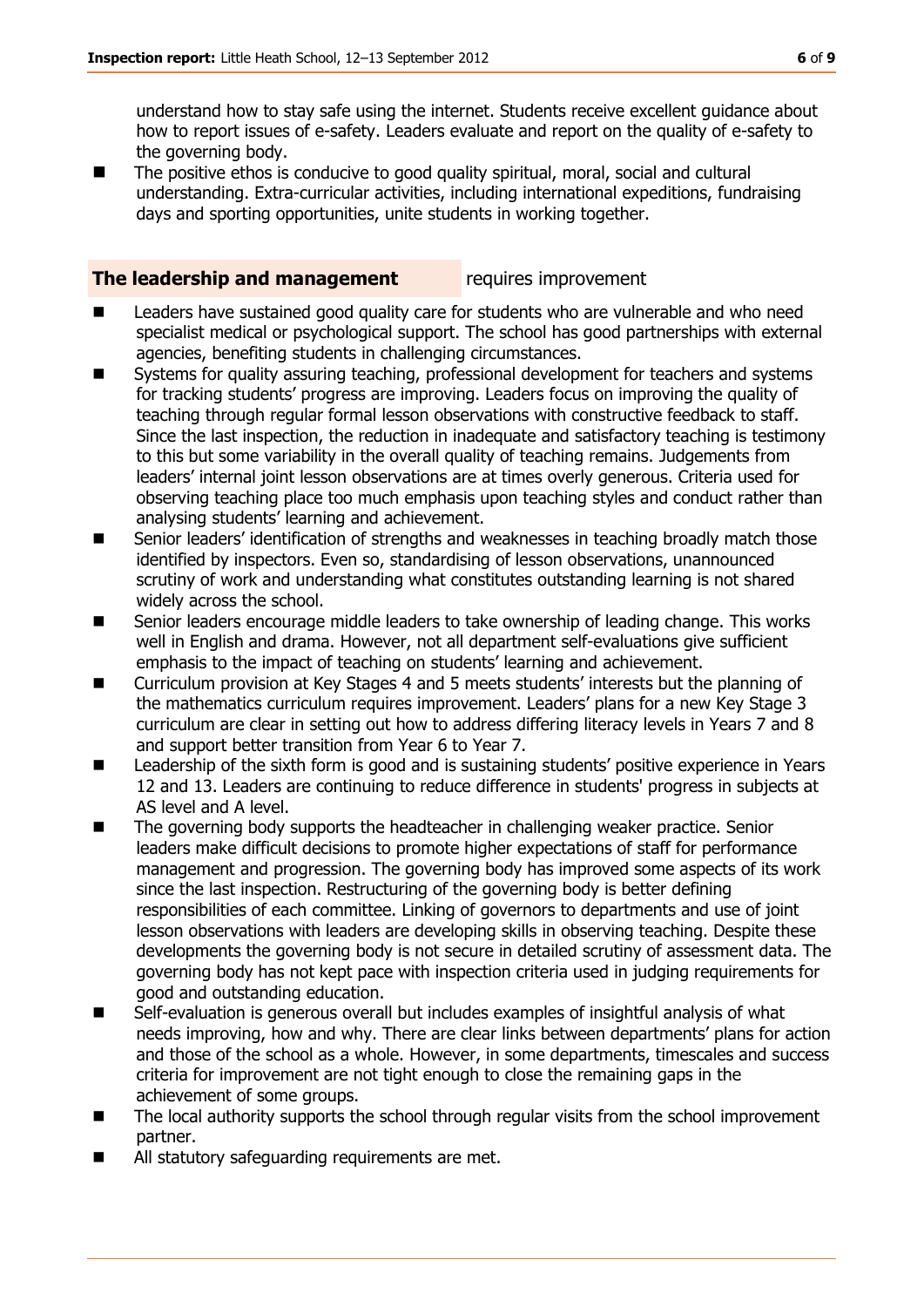# **What inspection judgements mean**

| <b>School</b> |                         |                                                                                                                                                                                                                                                                                                                                                                         |
|---------------|-------------------------|-------------------------------------------------------------------------------------------------------------------------------------------------------------------------------------------------------------------------------------------------------------------------------------------------------------------------------------------------------------------------|
| <b>Grade</b>  | <b>Judgement</b>        | <b>Description</b>                                                                                                                                                                                                                                                                                                                                                      |
| Grade 1       | Outstanding             | An outstanding school is highly effective in delivering<br>outcomes that provide exceptionally well for all its pupils'<br>needs. This ensures that pupils are very well equipped for<br>the next stage of their education, training or employment.                                                                                                                     |
| Grade 2       | Good                    | A good school is effective in delivering outcomes that<br>provide well for all its pupils' needs. Pupils are well prepared<br>for the next stage of their education, training or<br>employment.                                                                                                                                                                         |
| Grade 3       | Requires<br>improvement | A school that requires improvement is not yet a good<br>school, but it is not inadequate. This school will receive a<br>full inspection within 24 months from the date of this<br>inspection.                                                                                                                                                                           |
| Grade 4       | Inadequate              | A school that has serious weaknesses is inadequate overall<br>and requires significant improvement but leadership and<br>management are judged to be Grade 3 or better. This<br>school will receive regular monitoring by Ofsted inspectors.                                                                                                                            |
|               |                         | A school that requires special measures is one where the<br>school is failing to give its pupils an acceptable standard of<br>education and the school's leaders, managers or governors<br>have not demonstrated that they have the capacity to<br>secure the necessary improvement in the school. This<br>school will receive regular monitoring by Ofsted inspectors. |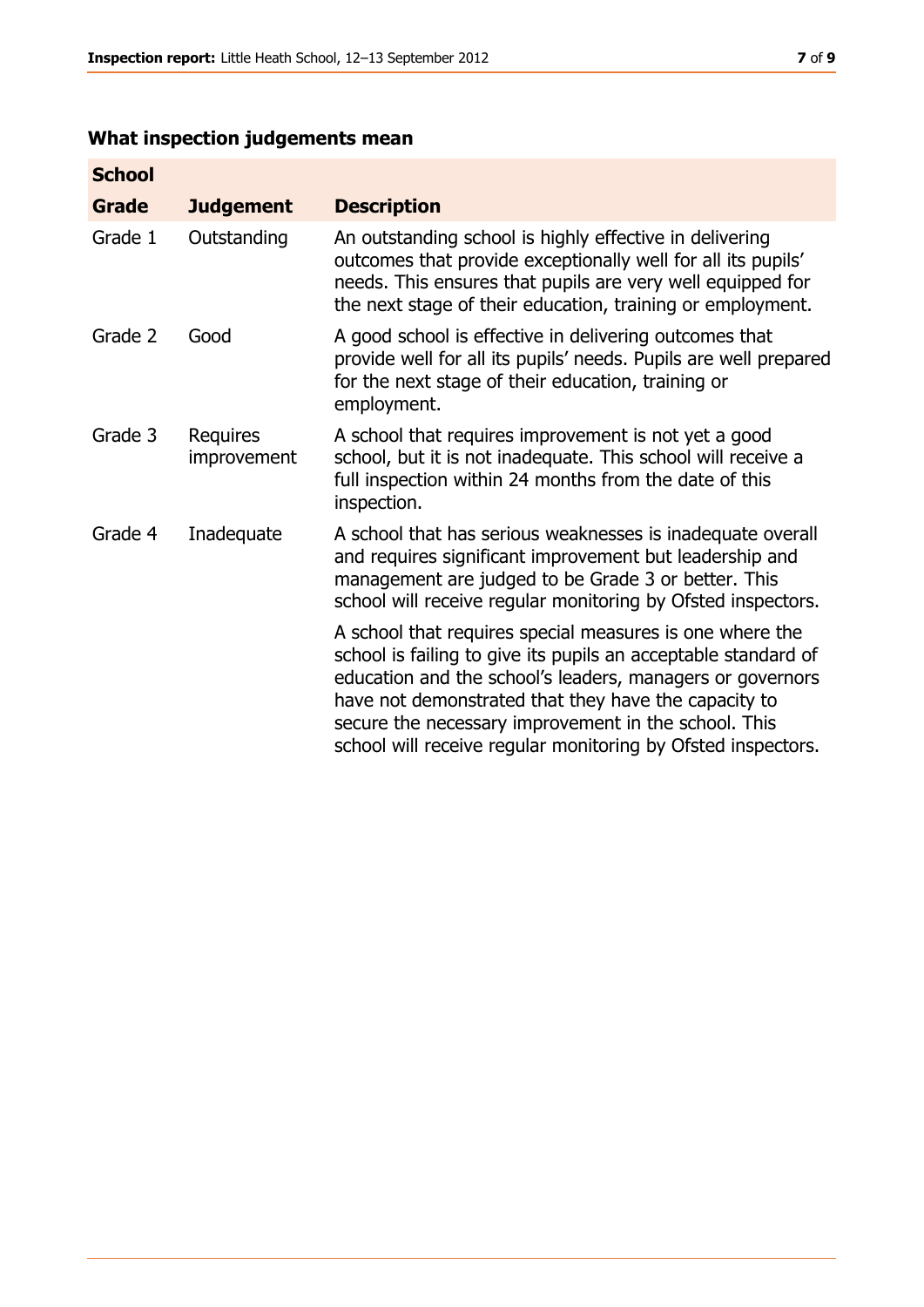| <b>School details</b>    |                |
|--------------------------|----------------|
| Unique reference number  | 110063         |
| <b>Local authority</b>   | West Berkshire |
| <b>Inspection number</b> | 395298         |

This inspection of the school was carried out under section 5 of the Education Act 2005.

| <b>Type of school</b>                     | Comprehensive          |
|-------------------------------------------|------------------------|
| <b>School category</b>                    | Voluntary aided        |
| <b>Age range of pupils</b>                | $11 - 19$              |
| <b>Gender of pupils</b>                   | Mixed                  |
| <b>Gender of pupils in the sixth form</b> | Mixed                  |
| Number of pupils on the school roll       | 1715                   |
| Of which, number on roll in sixth<br>form | 420                    |
| <b>Appropriate authority</b>              | The governing body     |
| <b>Chair</b>                              | Mrs Jean Charmak       |
| <b>Headteacher</b>                        | Mr David Ramsden       |
| Date of previous school inspection        | 5 February 2009        |
| <b>Telephone number</b>                   | 0118 9427337           |
| <b>Fax number</b>                         | 0118 9421933           |
| <b>Email address</b>                      | lhs@littleheath.org.uk |